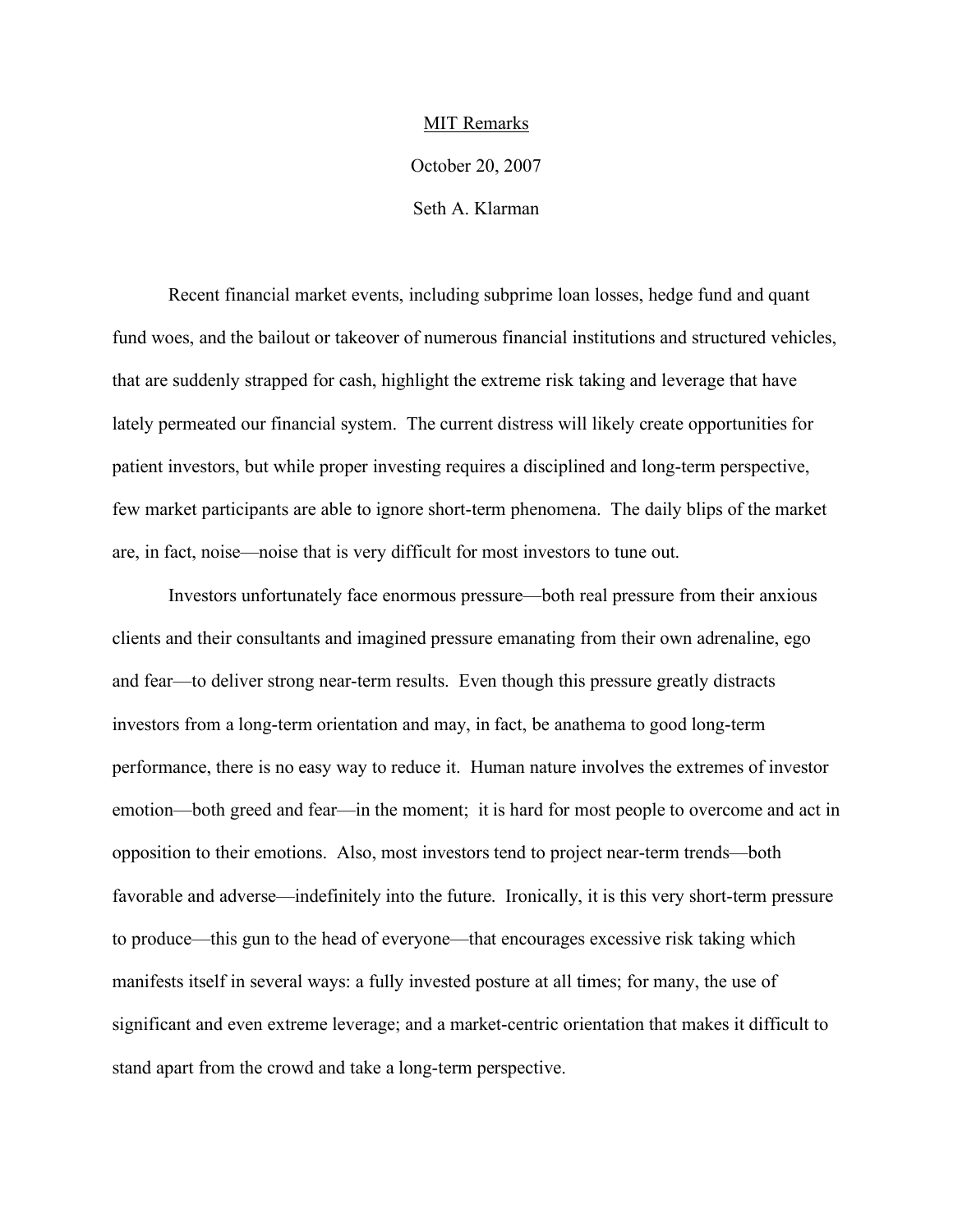Right at the core, the mainstream has it backwards. Warren Buffett often quips that the first rule of investing is to not lose money, and the second rule is to not forget the first rule. Yet few investors approach the world with such a strict standard of risk avoidance. For 25 years, my firm has strived to not lose money—successfully for 24 of those 25 years—and, by investing cautiously and not losing, ample returns have been generated. Had we strived to generate high returns, I am certain that we would have allowed excessive risk into the portfolio—and with risk comes losses. Some investors target specific returns. A pension fund, for example, might target an 8% annual gain. But if the blend of asset classes under consideration fails to offer that expected result, they can only lower the goal—which for most is a non-starter—or invest in something riskier than they would like. Pressure to keep up with a peer group renders decisionmaking even more difficult. Then, there is no assurance whatsoever that the incurrence of greater risk will actually result in the achievement of higher return. The best investors do not target return; they focus first on risk, and only then decide whether the projected return justifies taking each particular risk.

When the herd is single-mindedly focused on return, prices are frequently bid up and returns driven down. This is particularly so when leverage is used. Leverage does not have to be dangerous. Non-recourse debt on an asset can serve to make a large purchase more affordable. Taking out a non-recourse loan on an already owned asset can actually reduce risk, since the borrowed funds become yours, while the risk of loss is transferred to the lender. But recourse debt is something else entirely. If you purchase some investments, and then borrow with recourse debt to buy more, you are now vulnerable to mark to market losses in what you own. Depending on the precise terms of the debt, a decline in the value of your holdings could force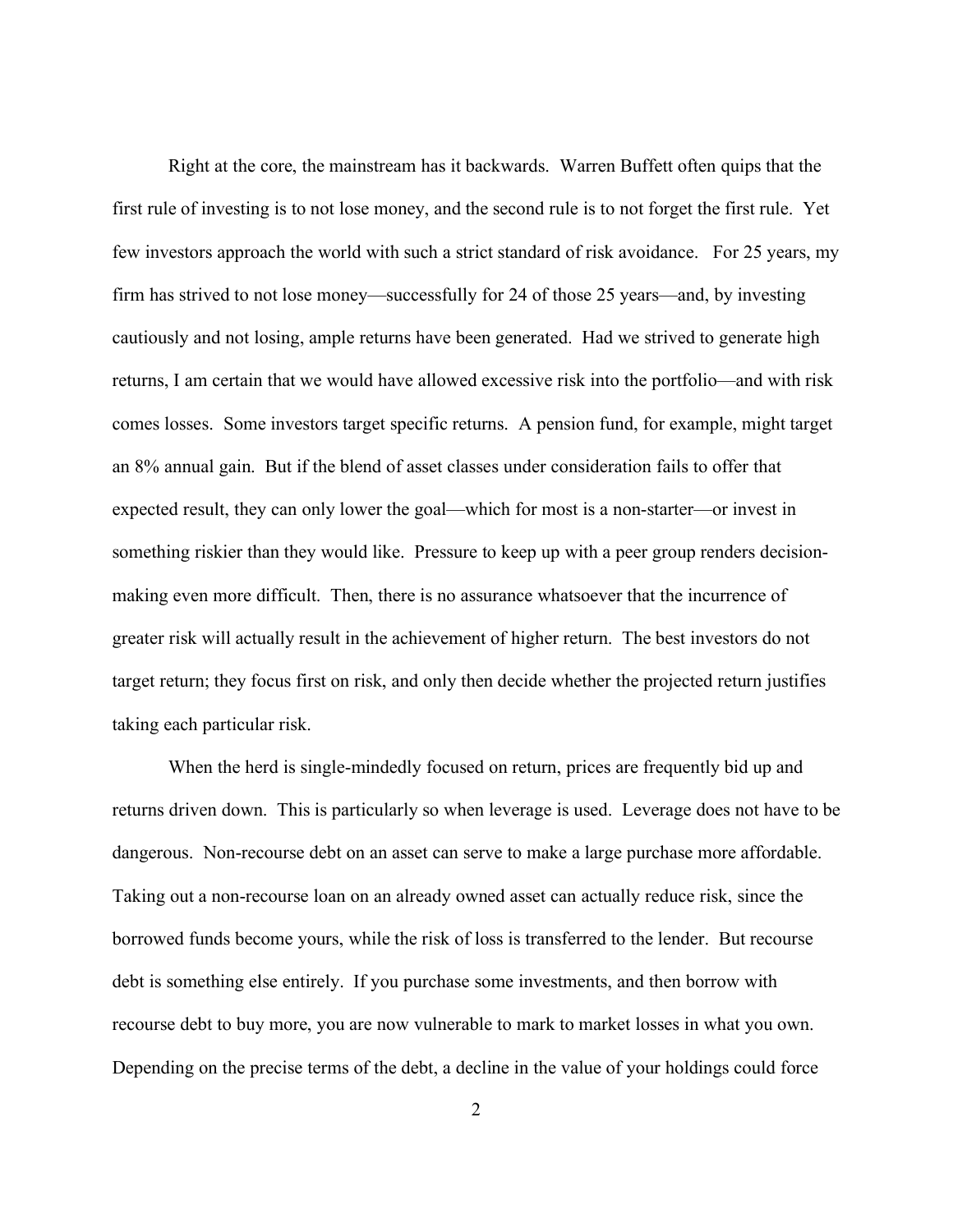you either to put up more collateral—which you may not have—or to sell off some of the investments you purportedly like to meet margin calls. By borrowing, you have ceased to be the master of your own fate and allowed the lender—or actually the market—to be. How ironic to allow the market, which has dished up your current portfolio of opportunity, to dictate to you the need to sell your attractive holdings in order to survive.

The availability and use of margin or recourse debt is especially pernicious. Had you purchased an investment without leverage that declined in price, you could have used any available cash to buy more. Alternatively, you could sell another investment that did not decline or declined less to afford more of the now better bargains. This, in fact, is a healthy discipline, forcing you to choose among investments to own the ones you like best, and necessitating that you carefully decide when to hold onto cash and when to put it to work. Recourse leverage changes this equation, as you can seemingly own all the investments you want simply by borrowing to buy them. There is no healthy portfolio discipline enforced by the desire to make new purchases or the anticipation that you may want to. There is also a bit of a slippery slope in that if a little leverage is good, why isn't more leverage better? When do you stop?

One way that vast leverage has been introduced into the financial markets has been through Wall Street's securitization engine. In the late 1970's, to help financial institutions achieve diversification and - at least arguably - liquidity, Wall Street began to pool mortgages (and more recently corporate and other consumer debt) and then sliced and diced these aggregations into new tranches of debt securities that offered varying degrees of risk and return. In recent years, many of these tranches were again pooled and retranched into still more finely calibrated and opaque financial instruments. These transactions were blessed by remarkably unworried rating agencies, who granted their investment grade imprimatur to some quite dubious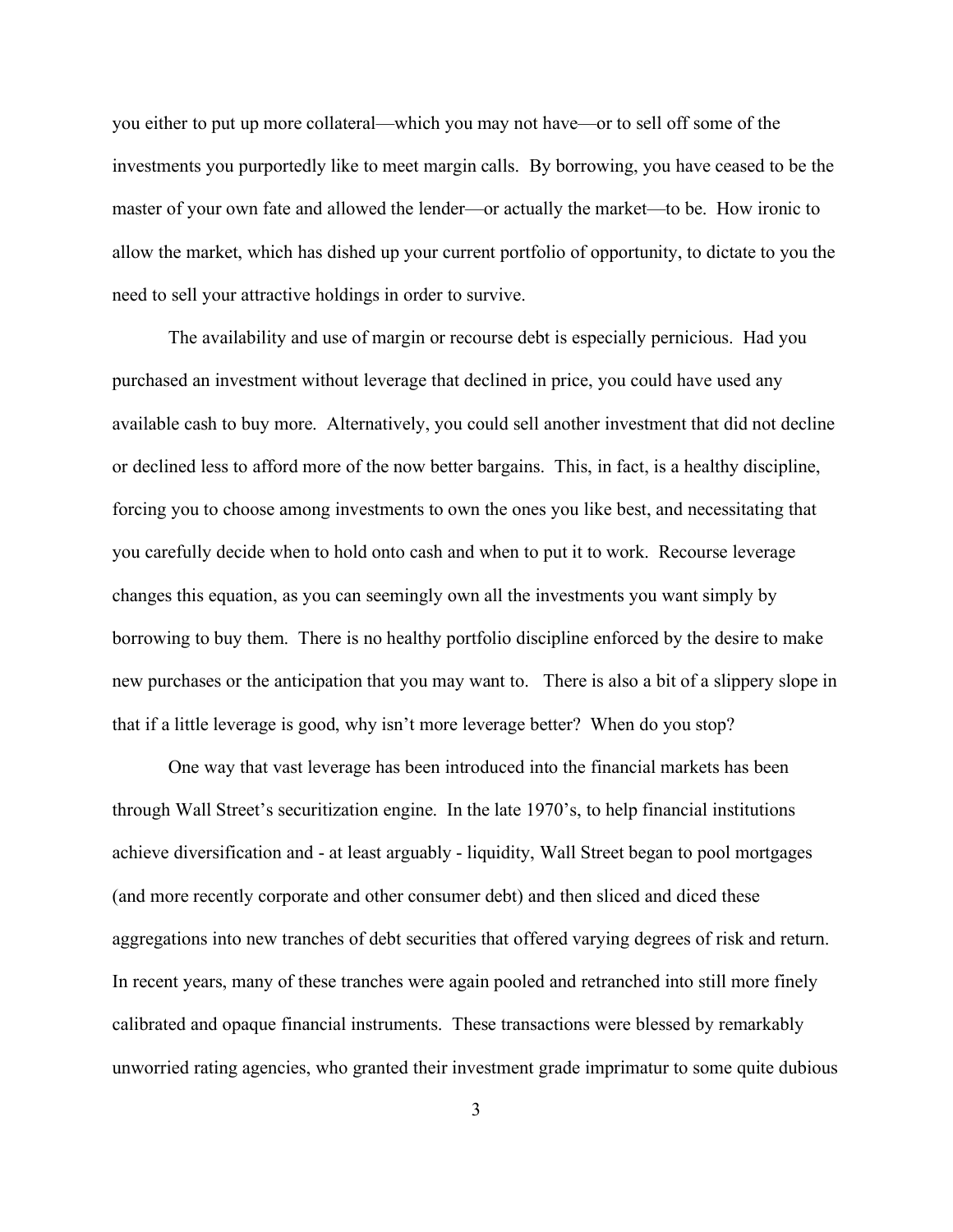underlying collateral. So long as the underlying assets performed well, these securities were well bid for in ample size, and investors were satisfied. Appetite for securitization fodder grew and grew, and loan originators were pressed to lower standards to generate product. A steadily rising housing market erased fears of credit risk, since one's credit really doesn't matter if the collateral—in this case houses—is only going up in value. There is a soothing circularity to the easy credit conditions and the steadily rising home prices that no one noticed or chose to worry about. At the extreme, loans were eagerly granted to borrowers who lied—and who were encouraged to lie—on their loan applications for no-documentation loans—also known in the trade as liar's loans. One survey showed 95% of those who applied for such loans apparently did misstate their income or net worth.

Like many Wall Street innovations, these subprime mortgage-backed securities were not created with bad times in mind. When housing prices slipped and refinancing assumptions proved faulty, the models that most traders and investors used to value and analyze these securities became less and less applicable, and market conditions became increasingly chaotic as losses mounted. Liquidity declined to almost zero, and holders had difficulty valuing what they held when the financial musical chairs came to an end. What we're seeing in the debt markets is the end result of this financial innovation gone wrong.

We live in an era of leverage not just on Wall Street but on Main Street. For two generations, credit has become much more widely available and acceptable. In our grandparent's era, there were no credit cards, home equity or subprime loans, or CDOs. People paid cash for what they purchased, and worked hard to earn that cash. The sequencing of that mattered, too: first you worked hard, then you bought what you wanted. Even the federal government was expected—except in times of war—to run a balanced budget. But during our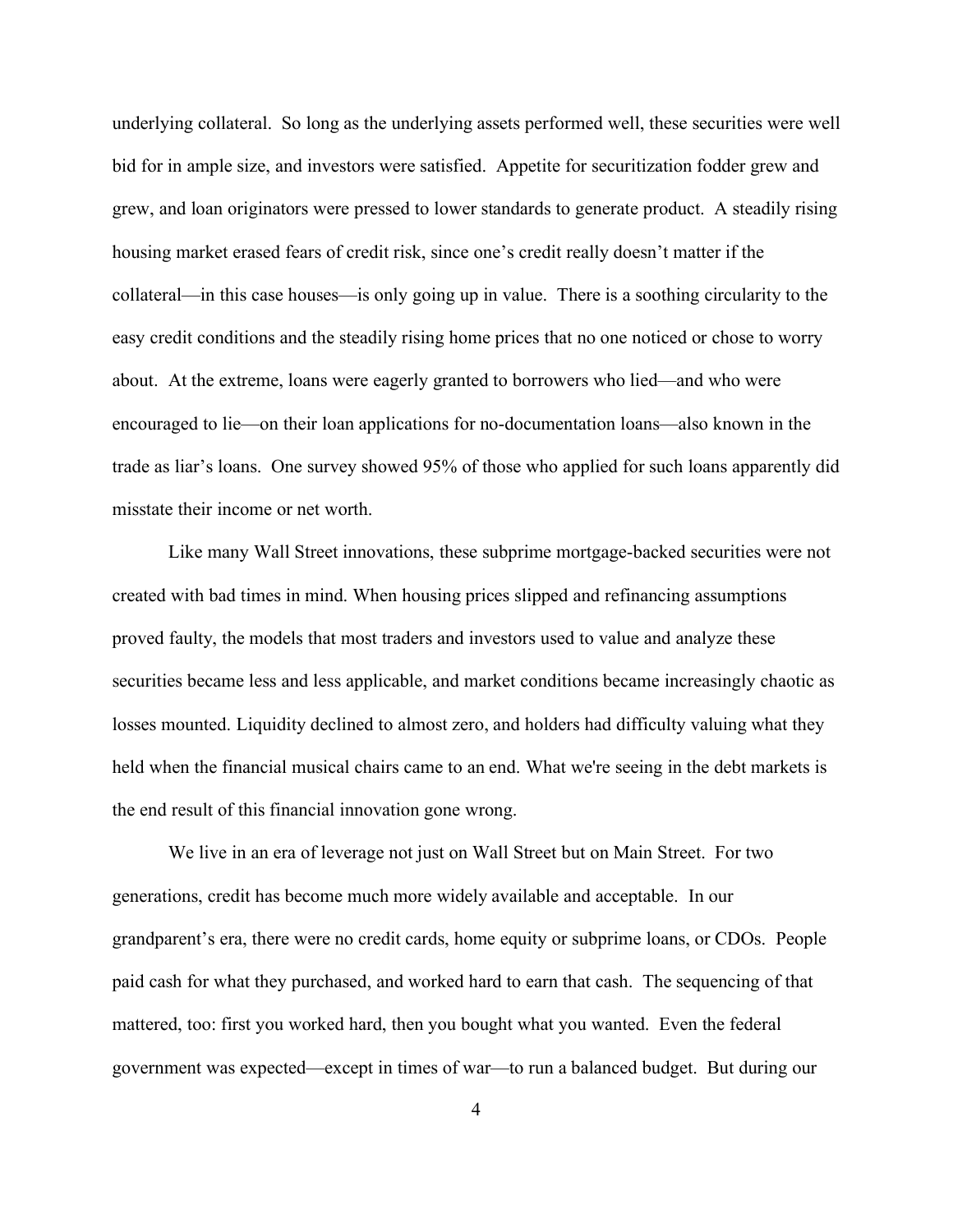parents' lifetimes and our own, credit has become increasingly available and standards increasingly lax, to the point where credit cards and checks backed by credit lines arrive unrequested in the mail, where your house can be used as an ATM, where people with dismal credit histories are eagerly sought after to provide them with loans, where investors flock to buy junk bonds and shaky companies seek to issue them, and where investment funds are offered the opportunity to enhance their return through structured products, derivatives and exotic financings, all of which embed high amounts of leverage. The moral imperative of repaying the banker—your neighbor—who granted you the loan across his imposing desk has been replaced by the moral vacuum of anonymous lenders using credit scoring—who quickly resell your loan to someone you will never meet—and who are actually comfortable with the actuarially determined probability that you may default. Credit rating agencies have embraced the debt orgy with lax standards and naïve models, brewing conflicts of interest and accepting healthy fees to label toxic waste as investment grade.

A similar risk exists as a result of the burgeoning increase in capital allocated to alternative investments—venture capital, private equity and hedge funds. While return-starved endowments and pension funds have looked to alternatives to add excess return and diversification, they are hardly a panacea. Some alternative managers have historically added considerable value, while for others, the jury is out. For alternatives in their entirety, high management and performance fees truncate upside potential. Increased competition has forced many alternative managers to incur greater risk to achieve their accustomed returns; for some, this involves incurring greater credit risk, while for others, this means utilizing considerable amounts of leverage.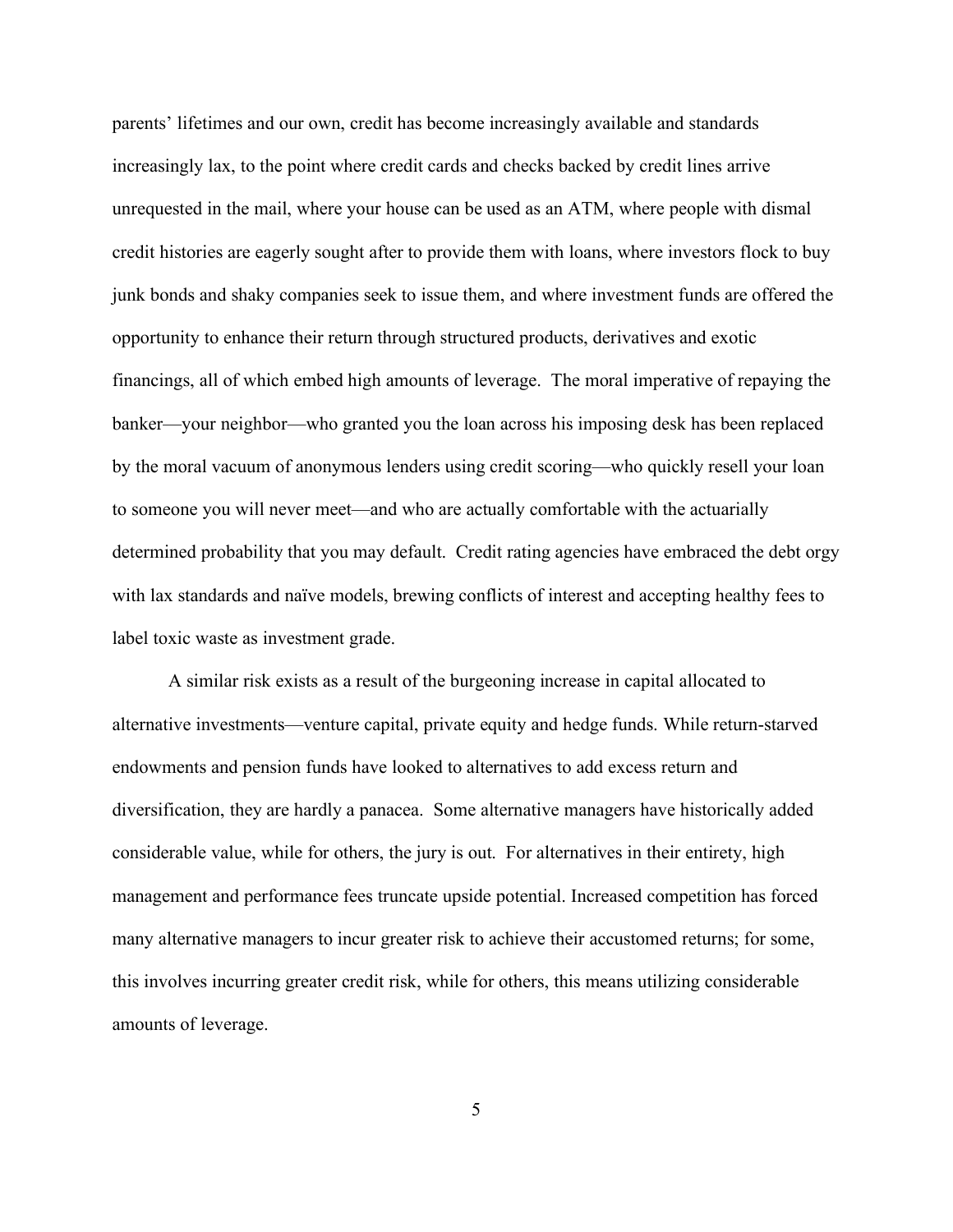The pendulum may be starting to turn—as recent developments in the mortgage and hedge fund markets suggest. Because the scale of today's leverage so greatly exceeds historical levels, it seems possible that we are only in the early stages of a credit contraction. Not surprisingly, it may take time to work off the excesses. Intervention by the Federal Reserve—as we recently had—seems likely to give license to further speculation while failing to address and perhaps exacerbating—the underlying problem of lax lending standards, poor credit quality and excessive use of leverage. Indeed, many market participants believe the solution to today's problem of overleverage and bad credit is more debt. Recently, many funds have been formed to make leveraged purchases of loans that are expected to trade in the mid to high-90s instead of par, with 5 times leverage or more bringing the yield to a 15 to 20% return. It seems unlikely that the debt crisis can be near an end when the solution offered—more debt—is in fact what caused the problem in the first place.

Many investors lack a strategy that equips them to deal with a rise in volatility and declining markets. Momentum investors become lost when the momentum wanes. Growth investors - who pay a premium for the fastest growing companies - don't know what to do when the expected growth fails to materialize. Highly leveraged investors, like some quant funds in the headlines, were recently forced to sell regardless of value when their methodology produced losses rather than gains. Counting on a government bailout for every market crisis seems a dicey proposition, especially when supposedly impossible events happen on Wall Street every few years.

By the time the market drops and bad news is on the front pages, it is usually too late for investors to react. It is crucial to have a strategy in place before problems hit, precisely because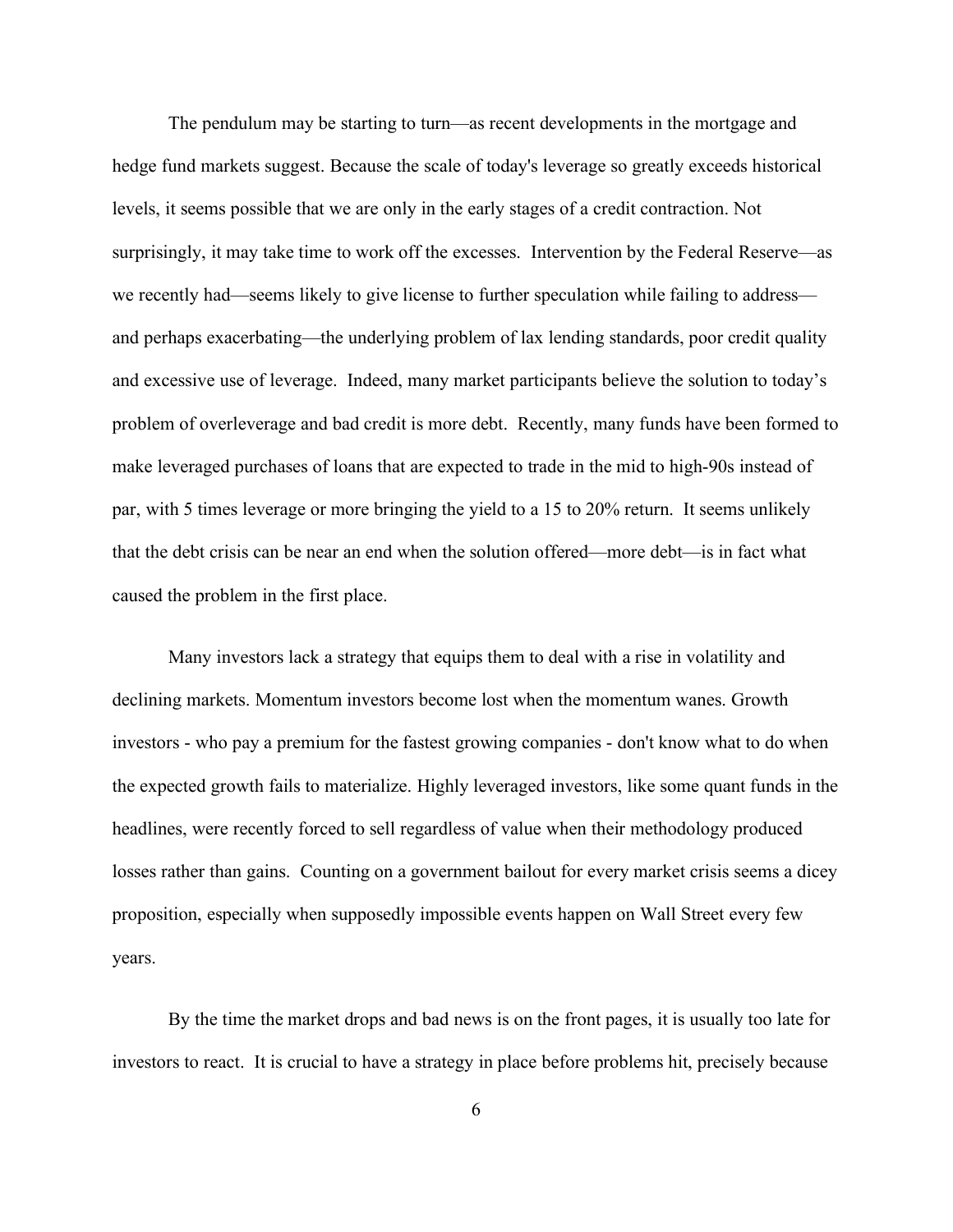no one can accurately predict the future direction of the stock market or economy. Value investing, the strategy of buying stocks at an appreciable discount from the value of the underlying businesses, is one strategy that provides a road map to successfully navigate not only through good times but also through turmoil. Buying at a discount creates a margin of safety for the investor—room for imprecision, error, bad luck or the vicissitudes of volatile markets and economies. Following a value approach won't be easy for everyone, especially in today's media-dominated, short-term oriented markets, in that it requires deep reservoirs of patience and discipline. Yet it is the only truly risk averse strategy in a world where nearly all of us are, or should be, risk averse.

My friend and fellow value investor, Chris Browne, President of Tweedy Browne, describes what value investors do by telling this story. He was interviewing a new trader and after the interview, walked them through the Tweedy Browne offices. At the elevator on their way out, the trader commented, "At other Wall Street firms, just by walking through the office you can tell if the market is up or down. At Tweedy Browne, you can't even tell if the market is open!" This really does highlight the difference between most of today's frenzied, decision-aminute firms and the behavior of a truly long-term oriented investor.

As value investors, our business is to buy bargains that financial market theory says do not exist. We've delivered great returns to our clients for a quarter century—a dollar invested at inception in our largest fund is now worth over 94 dollars, a 20% net compound return. We have achieved this not by incurring high risk as financial theory would suggest, but by deliberately avoiding or hedging the risks that we identified. In other words, there is a large gap between standard financial theory and real world practice. Modern financial theory tells you to calculate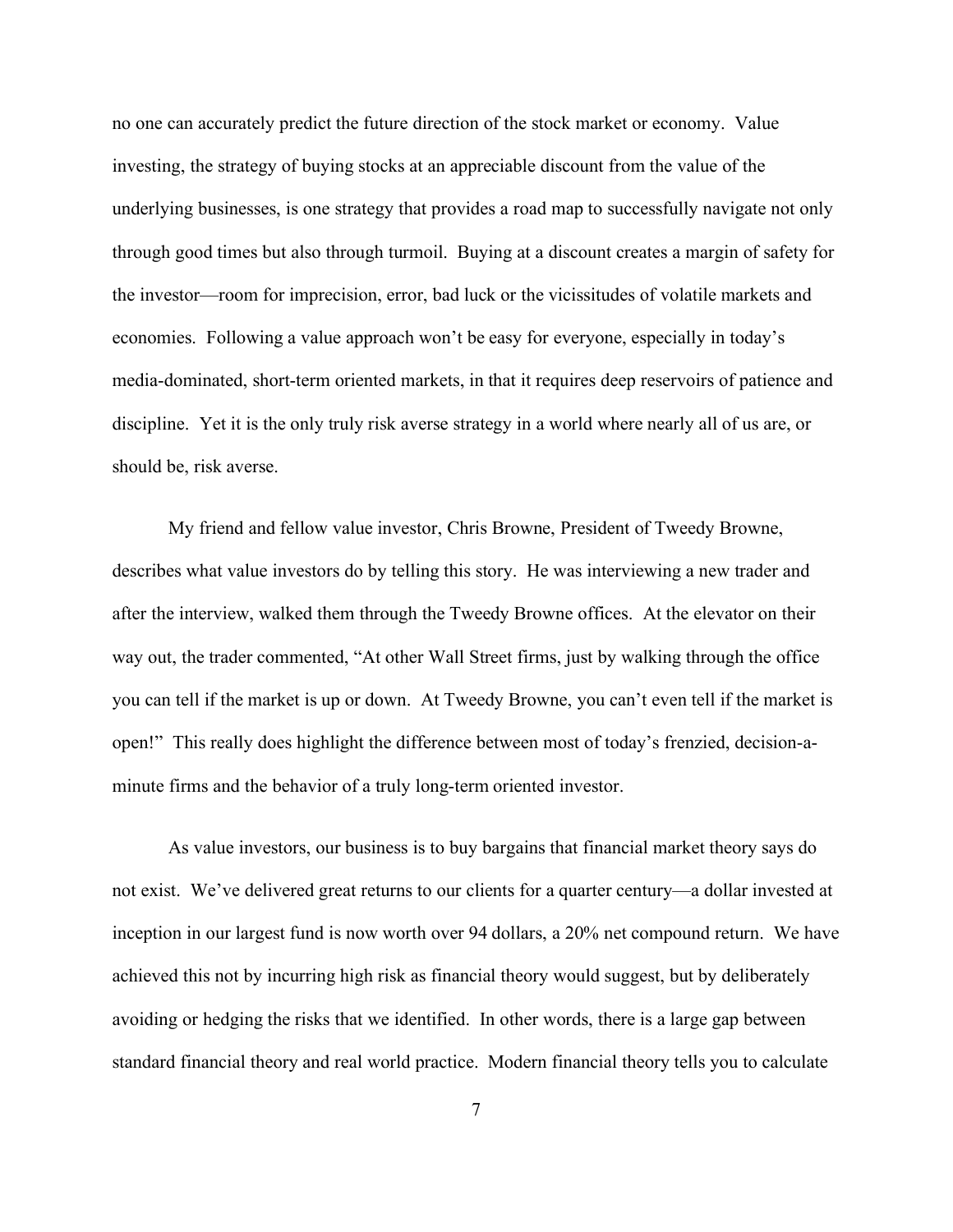the beta of a stock to determine its riskiness. In my entire professional career, now twenty-five years long, I have never calculated a beta. This theory urges you to move your portfolio of holdings closer to the efficient frontier. I have never done so, nor would I know how. I have never calculated the alpha or beta of my firm's investment performance, which is how some people would determine whether or not we have done a good job.

Some people stick to elegant theories long after it is apparent that the theories do not explain reality. The Chicago School of Economics has said the financial markets are efficient. They conveniently explain away Warren Buffett's incredible investment record as aberrational. The second richest man in the country is a value investor; he built his net worth gradually over nearly 50 years of successful investing. And his net worth continues to grow handsomely! Fifty billion dollars are a lot of aberrations! Rather than abandon their theorizing to study Buffett exhaustively to see what lessons could be learned, too many people cannot bear to re-examine their faulty theories.

It turns out that this inflexibility of thinking is nothing new. Witness the insights of a brilliant man who might well have been an exceptional value investor had he not had something more important to do one century ago. This man was Wilbur Wright, whose aeronautical accomplishments are recounted in To Conquer the Air, by James Tobin. Wright contrasted his and Orville's hands-on approach to learning to fly with the more cerebral of Samuel Pierpont Langley, the Secretary of the Smithsonian in that era, who was the Wright brothers' most formidable competitor in manned flight. Wright compared man's first steps toward flight with the more ordinary challenge of riding a horse. He declared,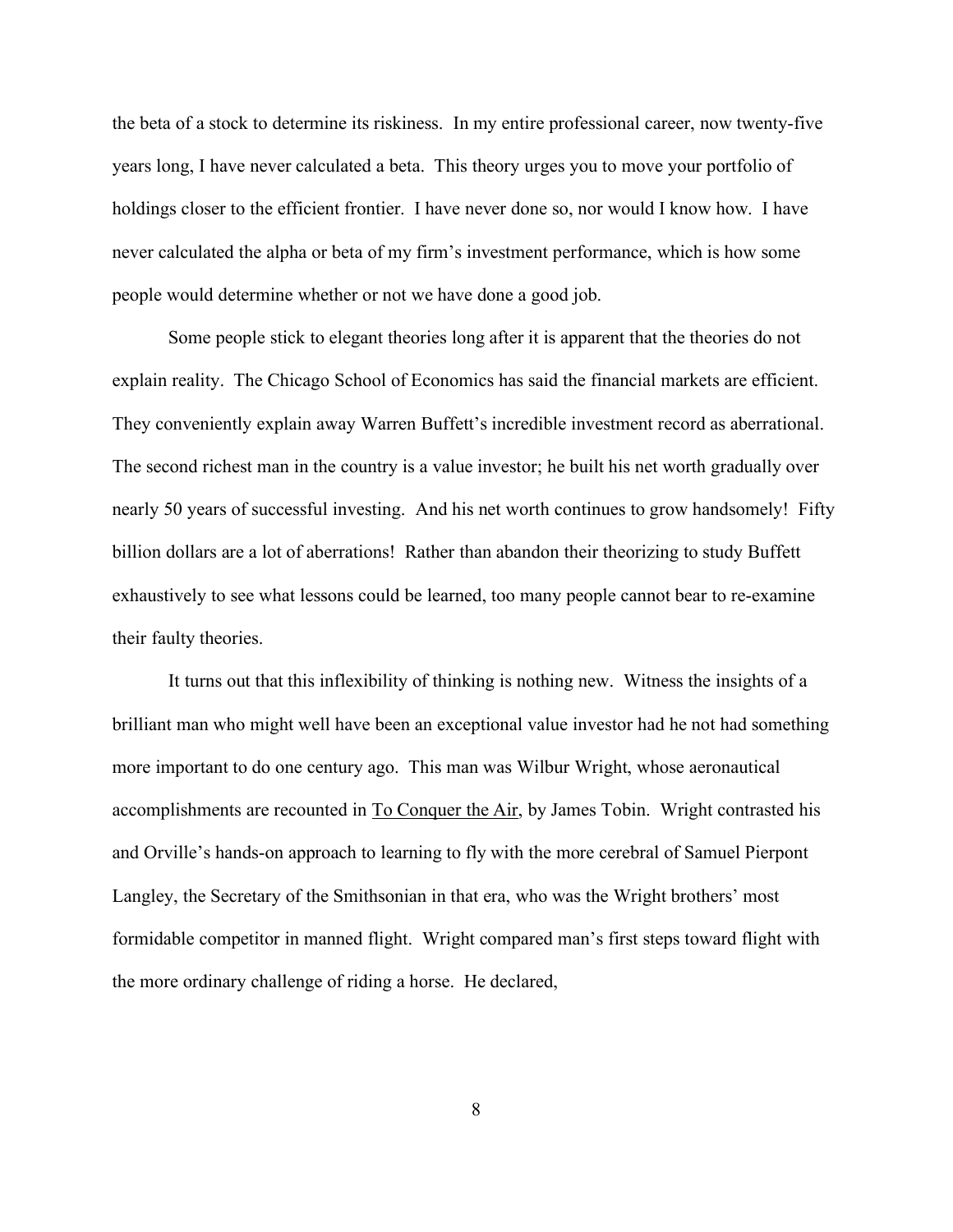## (Wilbur Wright (p. 122): James Tobin, To Conquer the Air)

"There are two ways of learning how to ride a fractious horse; one is to get on him and learn by actual practice how each motion and trick may be best met; the other is to sit on a fence and watch the beast a while, and then retire to the house and at leisure figure out the best way of overcoming his jumps and kicks. The latter system is the safest; but the former, on the whole, turns out the larger proportion of good riders. It is very much the same in learning to ride a flying machine; if you are looking for perfect safety, you will do well to sit on a fence and watch the birds, but if you really wish to learn, you must mount a machine and become acquainted with its tricks by actual trial."

So, too, for the stock market. It is easy to peruse stock tables from the comfort of your office or living room and declare the market efficient. Or you can invest other people's capital for a number of years and learn that it is not. What is amazing to me is that, as with the Wrights, the burden of proof somehow is made to fall on the practitioner to demonstrate that they have accomplished something that so-called experts said couldn't be done (and even then find yourself explained away as aberrational). Almost none of the burden seems to fall on the academics, who cling to their theories even in the face of strong evidence that they are wrong.

When Benjamin Graham first developed the principles of value investing in the 1920's, he could not have imagined the changes the investment world would undergo over the next eighty years: the wondrous technological advances, the vast accumulation of wealth, the institutionalization of investing, the new financial instruments. Because so much is so very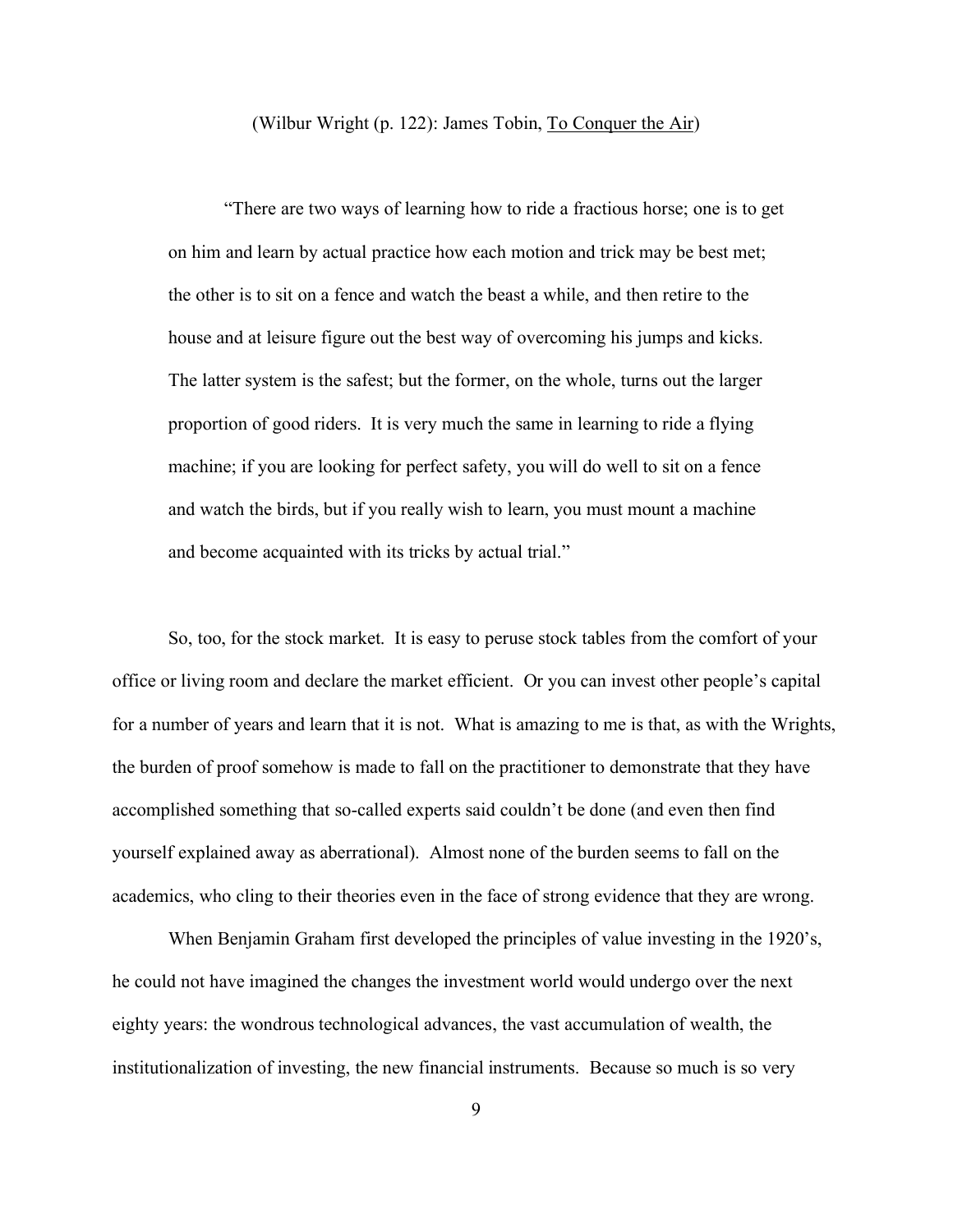different, I'm sure he would be especially pleased to find that value investing is, in many ways, the leading investment discipline being practiced today. Yes, there are other approaches growth, momentum, black box computer programs. But there is only one approach—one discipline—that is simple enough for anyone to follow, logical and commonsensical to anyone who pays attention, and incontrovertibly proven to work.

Value investing involves the purchases of bargains, the proverbial dollars for fifty cents. Unlike speculators, who think of securities as pieces of paper that you trade, value investors evaluate securities as fractional ownership of, or debt claims on, real businesses. They are evaluated as one would evaluate the purchase of an interest in a business or of the entire business. Buying such bargains confers on the investor a margin of safety, room for imprecision, error, bad luck, or the vicissitudes of economic and business forces. Value investing is a longterm orientated investment approach—never to be confused with short-term speculation—that requires considered patience, discipline and rigor.

Value investing lies at the intersection of economics and psychology. Economics is important because you need to understand what assets or businesses are worth. Psychology is equally important because price is the critically important component in the investment equation that determines the amount of risk and return available from any investment. Price, of course, is determined in the financial markets, varying with the vicissitudes of supply and demand for a given security.

It is crucial for investors to understand not only what value investing is, and that it works, but why it is a successful investment philosophy. At the very core of its success is the recurrent mispricing of securities in the marketplace. Value investing is, in effect, predicated on the proposition that the efficient-market hypothesis is frequently wrong. If, on the one hand,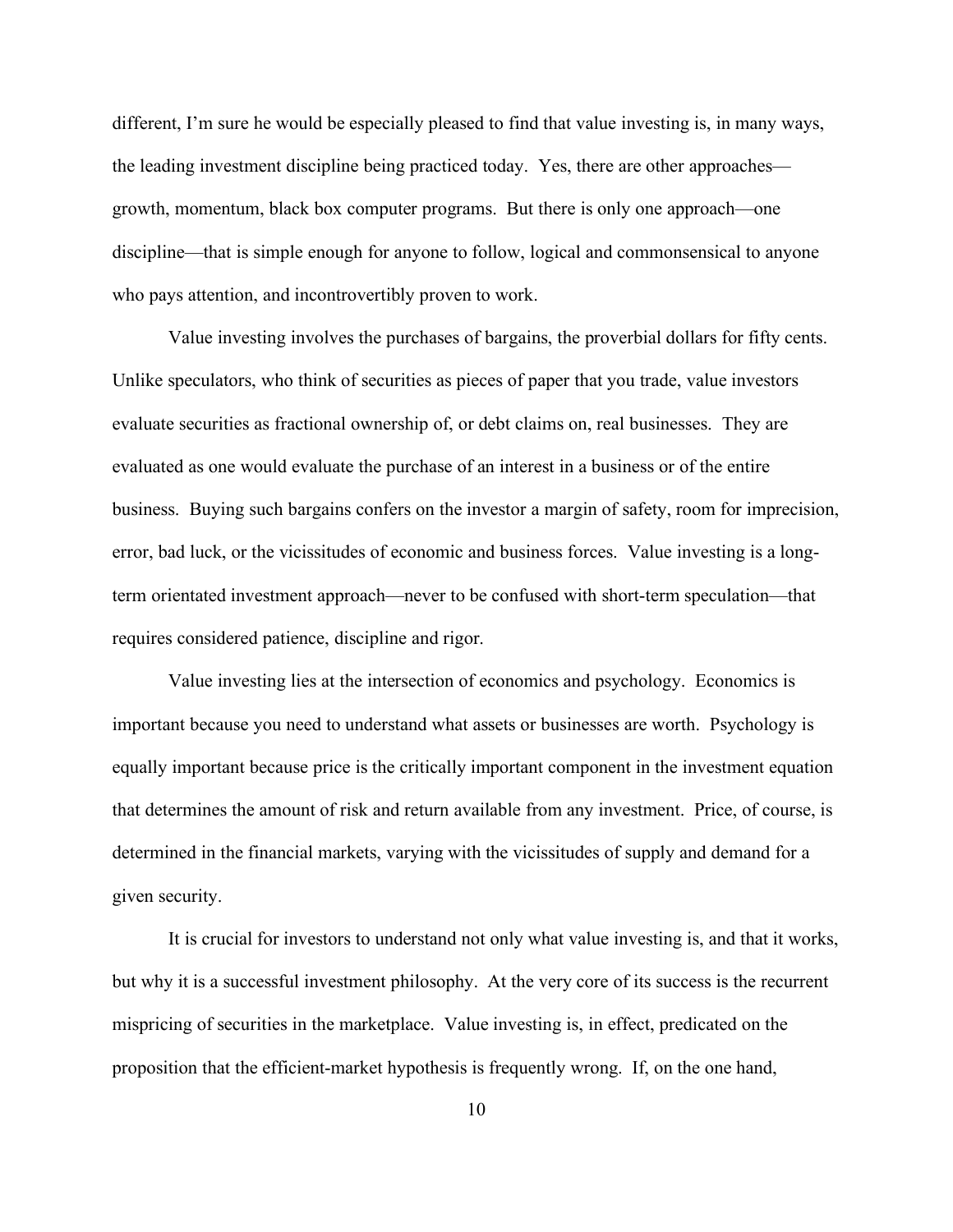securities can become undervalued or overvalued, which I believe to be incontrovertibly true, value investors will thrive. If, on the other hand, all securities at some future date become fairly and efficiently priced, value investors will have nothing to do. It is important, then, to consider whether or not the financial markets are efficient.

Institutional constraints and market inefficiencies are the primary reasons that bargains develop. Investors prefer businesses and securities that are simple over those that are complex. They fancy growth. They enjoy an exciting story. They avoid situations that involve the stigma of financial distress or the taint of litigation. They hate uncertain timing. They prefer liquidity to illiquidity. They prefer the illusion of perfect information that comes with large, successful companies to the limited information from companies embroiled in scandal, fraud, unexpected losses or management turmoil. Institutional selling of a low-priced small-capitalization spinoff, for example, can cause a temporary supply-demand imbalance. If a company fails to declare an expected dividend, institutions restricted to owning dividend-paying stocks may unload shares. Bond funds allowed to own only investment-grade debt would dump their holdings of an issue immediately after it was downgraded below BBB by the rating agencies. Market inefficiencies, like tax selling and window dressing, also create mindless selling, as can the deletion of a stock from an index. These causes of mispricing are deep-rooted in human behavior and market structure, unlikely to be extinguished anytime soon.

My firm's approach is to seek situations where there is urgent, panicked or mindless selling. As Warren Buffett has said, "If you are at a poker table and can't figure out who the patsy is, it's you." In investing, we never want to be the patsy. So rather than buy from smart, informed sellers, we want to buy from urgent, distressed or emotional sellers. This concept applies to just about any asset class: debt, real estate, private equity, as well as public equities.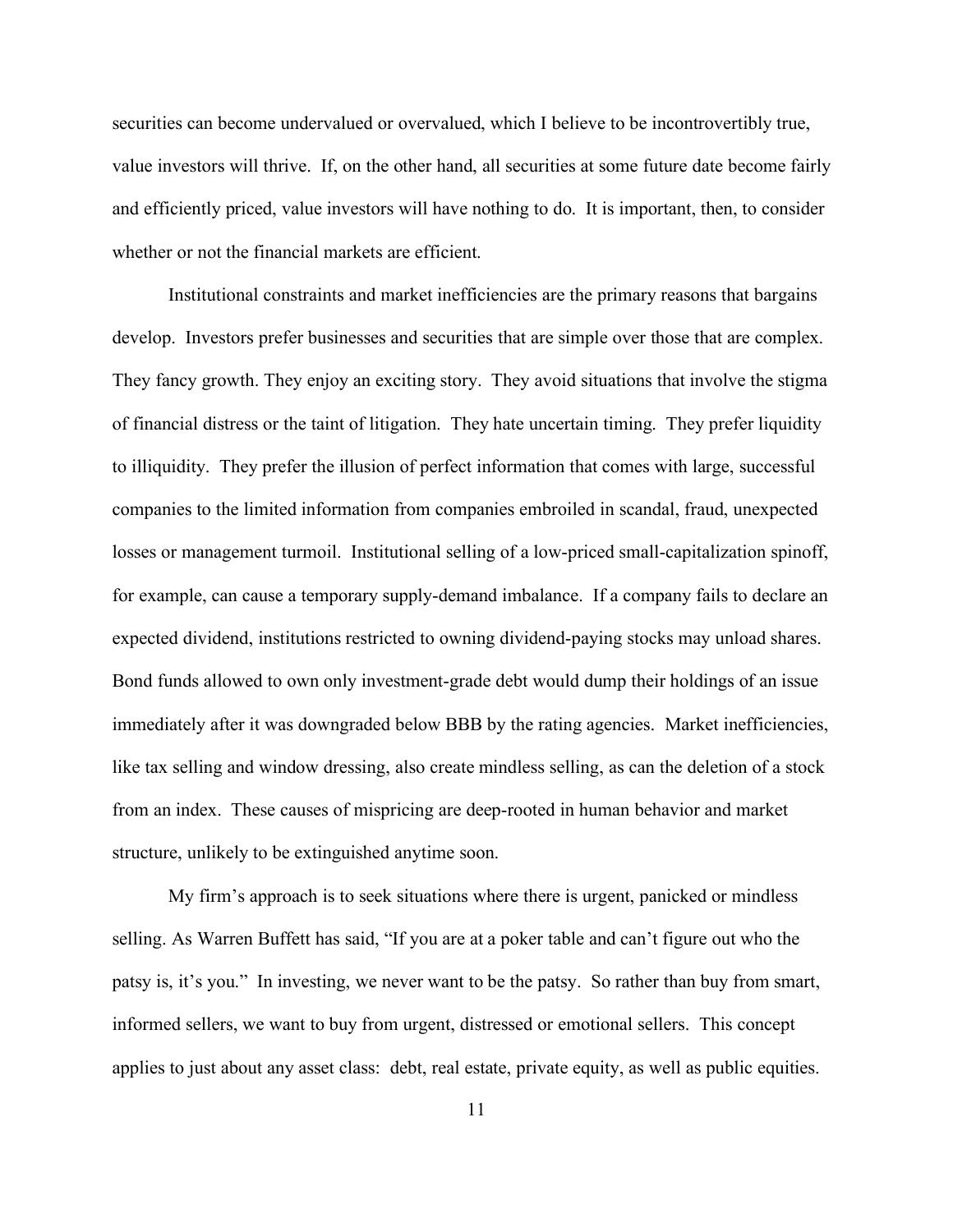As the father of value investing, Benjamin Graham, advised in 1934, smart investors look to the market not as a guide for what to do but as a creator of opportunity. The excessive exuberance and panic of others generates mispricings that can be exploited by those who are able to keep their wits about them. For three quarters of a century, this advice has helped a great many value investors become very rich, not quickly, but relentlessly, in good markets and in bad.

After 25 years in business trying to do the right thing for our clients every day, after 25 years of never using leverage and sometimes holding significant cash, we still are forced to explain ourselves because what we do—which sounds so incredibly simple—is seen as so very odd. When so many other lose their heads, speculating rather than investing, riding the market's momentum regardless of valuation, embracing unconscionable amounts of leverage, betting that what hasn't happened before won't ever happen, and trusting computer models that greatly oversimplify the real world, there is constant and enormous pressure to capitulate. Clients, of course, want it both ways, too, in this what-have-you-done-for-me-lately world. They want to make lots of money when everyone else is, and to not lose money when the market goes down. Who is going to tell them that these desires are essentially in conflict, and that those who promise them the former are almost certainly not those who can deliver the latter?

The stock market is the story of cycles and of the human behavior that is responsible for overreactions in both directions. Success in the market leads to excess, as bystanders are lured in by observing their friends and neighbors becoming rich, as naysayers are trounced by zealous participants, and as the effects of leverage reinforce early successes. Then, eventually, and perhaps after more time than contrarians would like, the worm turns, the last incremental buyer gets in, the last speculative dollar is borrowed and invested, and someone decides or is forced to